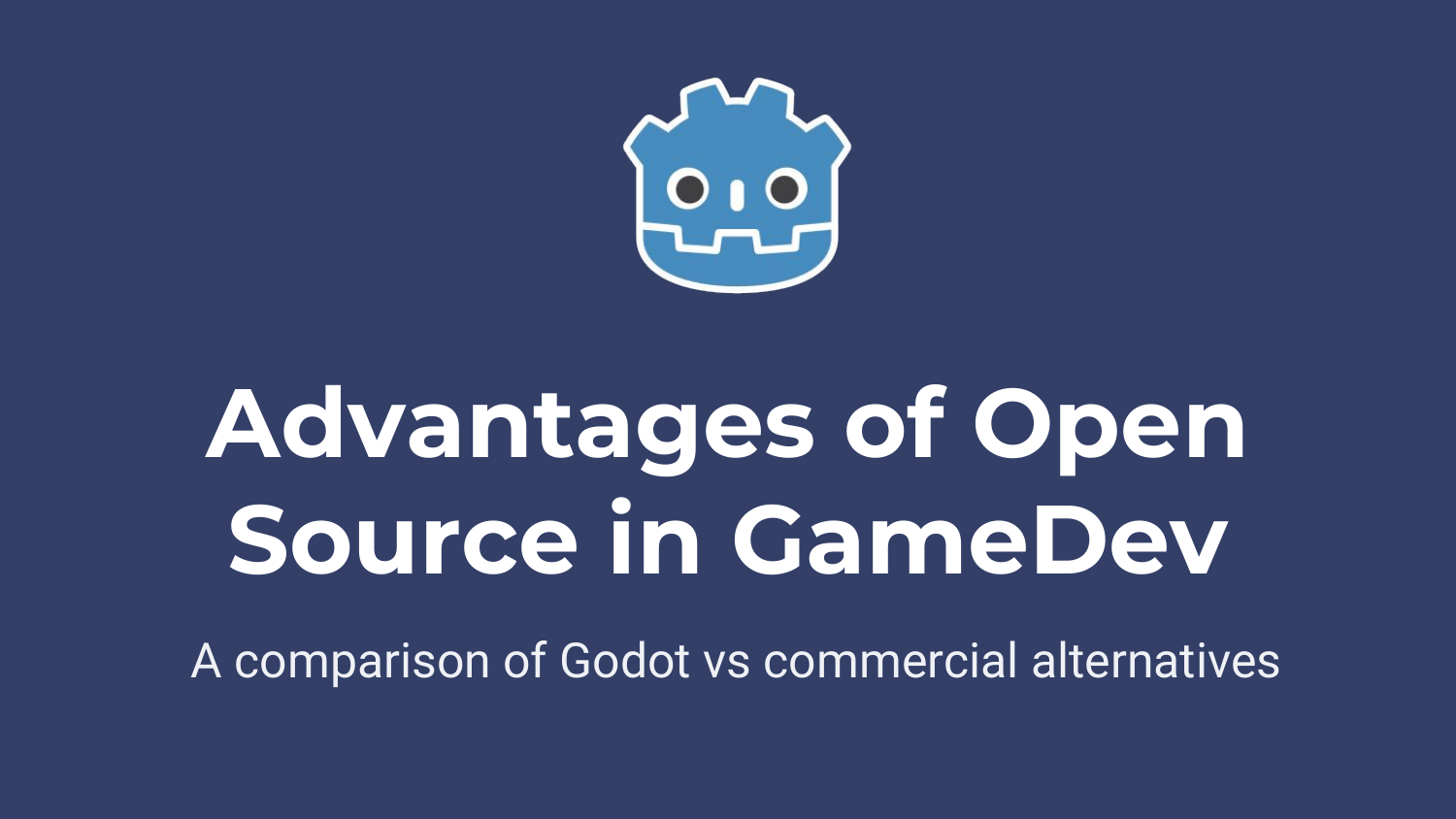## **Advantages of Open Source**

- Traditional software industry prefers Open Source tools.
- Game industry is trailing behind, due to the traditional high secrecy on technology, hardware and hardware constraints.
- The trend is slowly shifting.

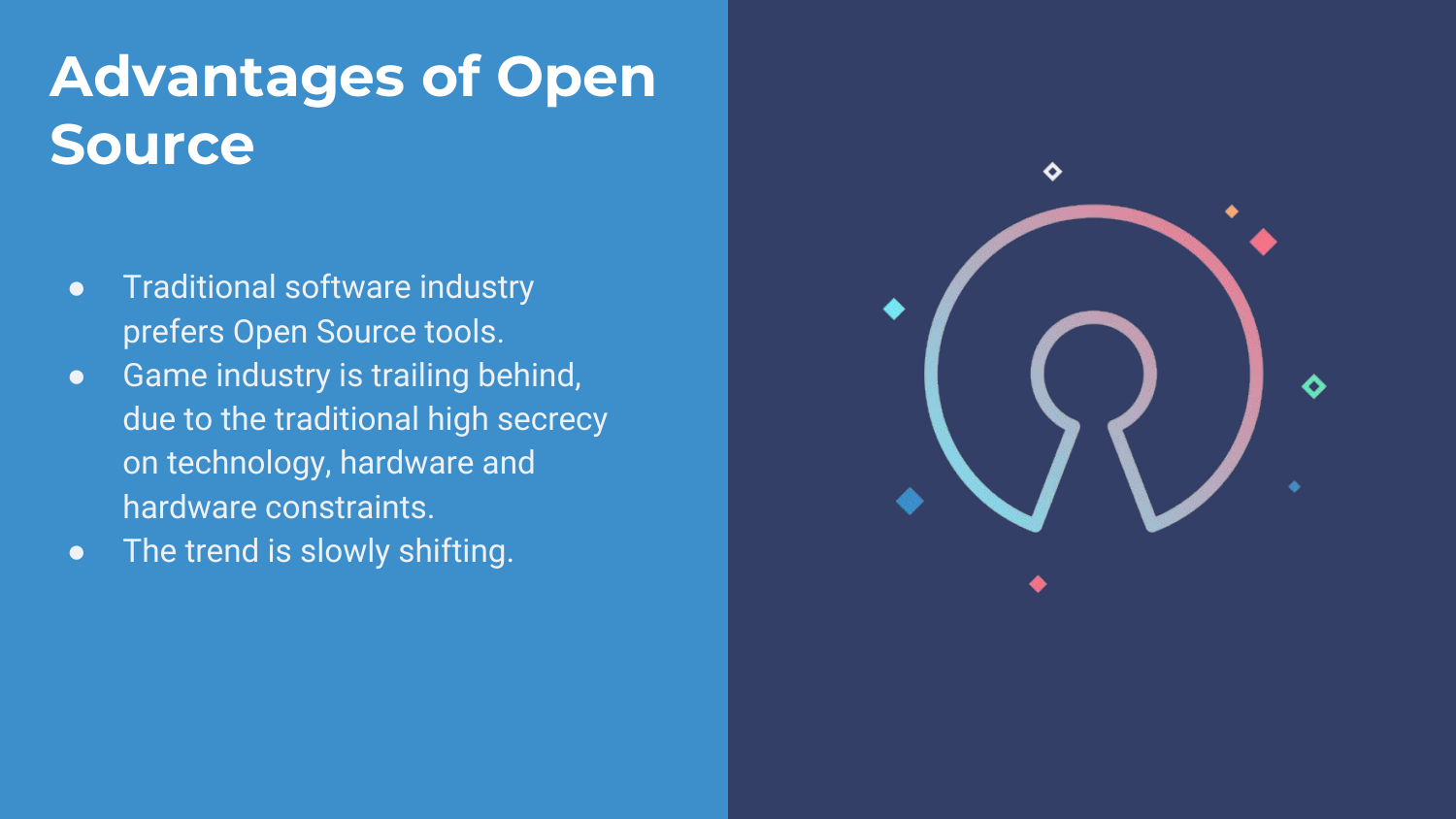## **Open and Transparent**

- Codebase is well organized and easy to understand.
- Code access is a bliss for experienced developers.

- Codebase is closed, engine is a black box
- Sometimes code is available (with restrictions), but development is still not public.



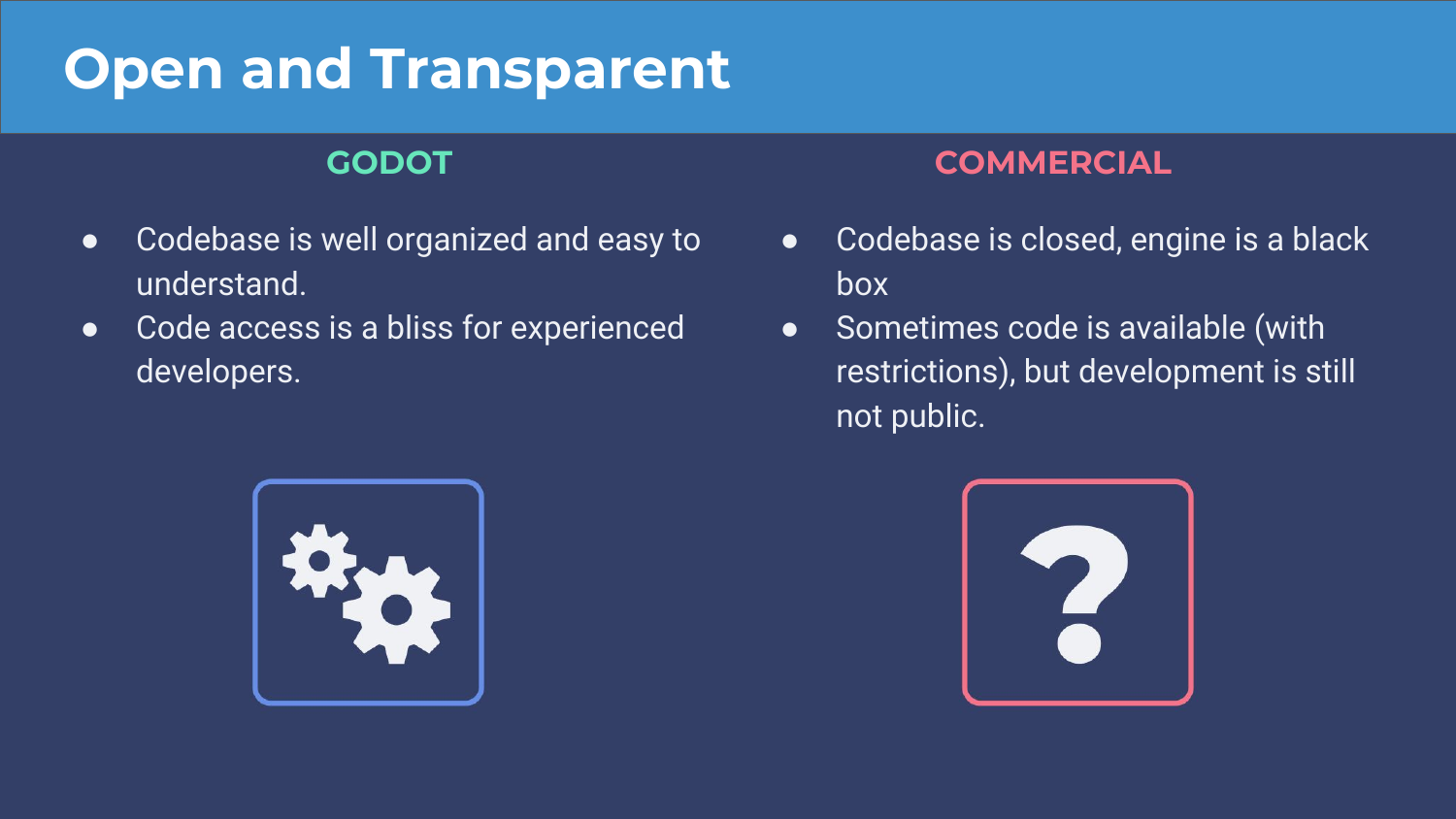## **More development resources**

- The more complex the project, the more you benefit from source access.
- **•** Several developers who understand the engine internals will be glad to help.

**Community Tutorials Demos Docs Examples Q&A** 

**Source Code More Help**  $\frac{5}{5}$  Affordable  $\frac{5}{5}$ **Support** 

### **GODOT COMMERCIAL**

- The more complex the project, the less resources are found.
- Trying to work around problems results in a reduction of game quality or an increase in development time.



### **PROJECT COMPLEXITY**

**PROJECT COMPLEXITY**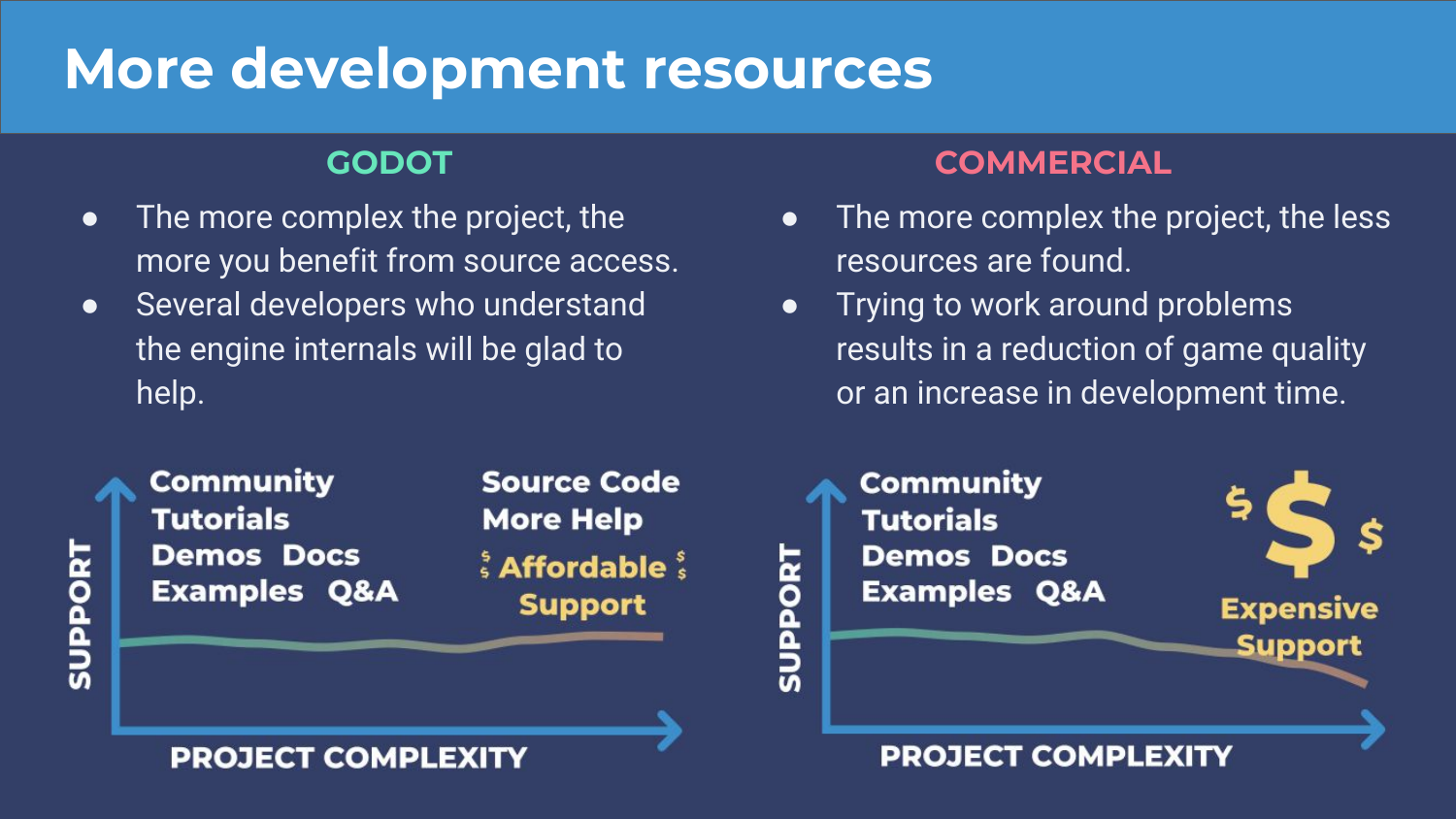## **Better Support**

- If paid support is required, Godot has dozens of developers with deep knowledge of the code base.
- Contributions of new features will most likely be added to the engine.



- Only the company making the engine has deep knowledge of the codebase. Support is very costly.
- New features or improvements will need to be maintained separately.

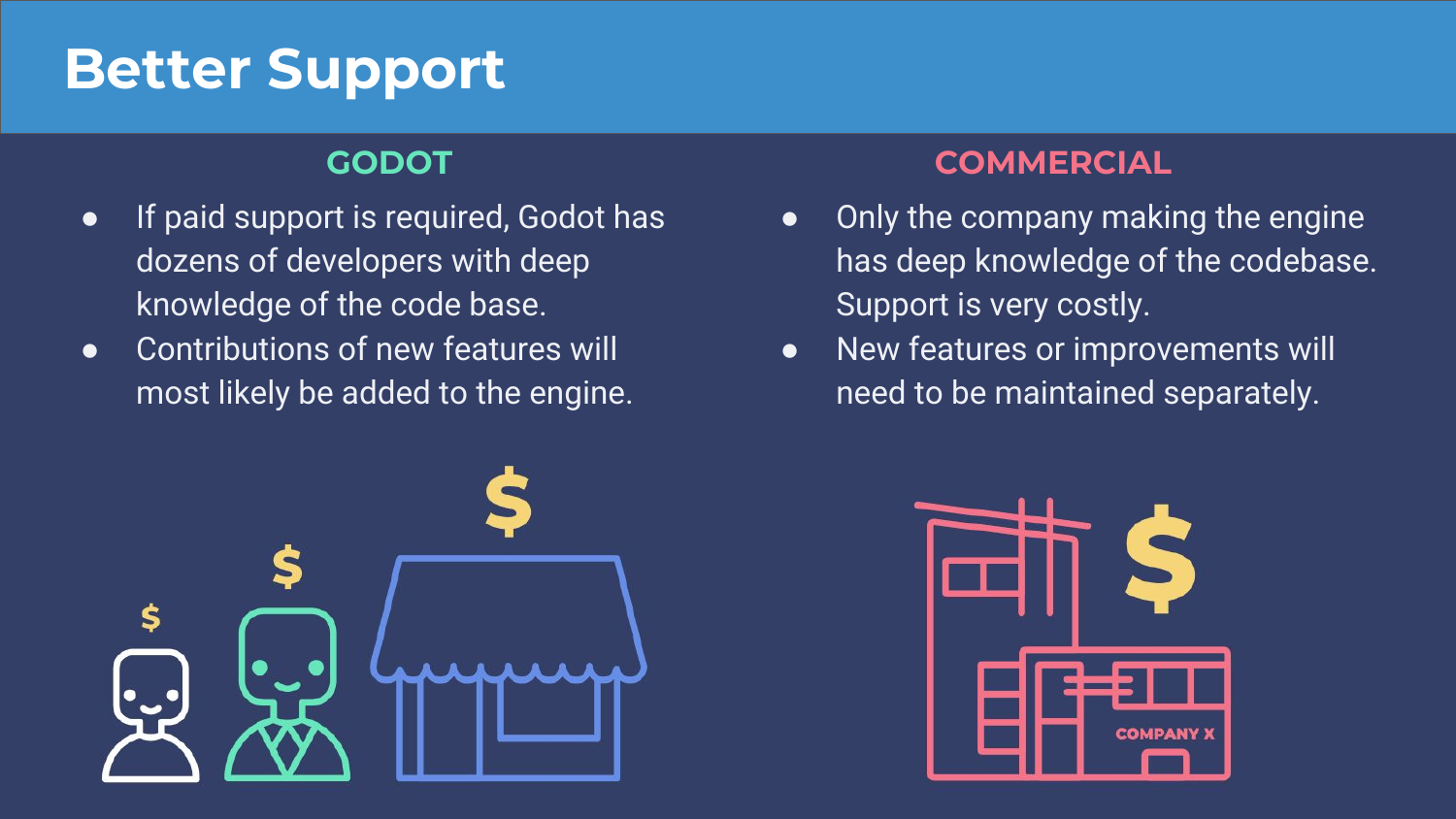## **More sensible core features**

- Most commonly used features are provided out of the box, and integrated to the core engine.
- Less often used features are provided via asset library, for free.



- Core engine features missing because of the business model. Need to be purchased from third parties.
- Not always updated to the latest version and no official support.

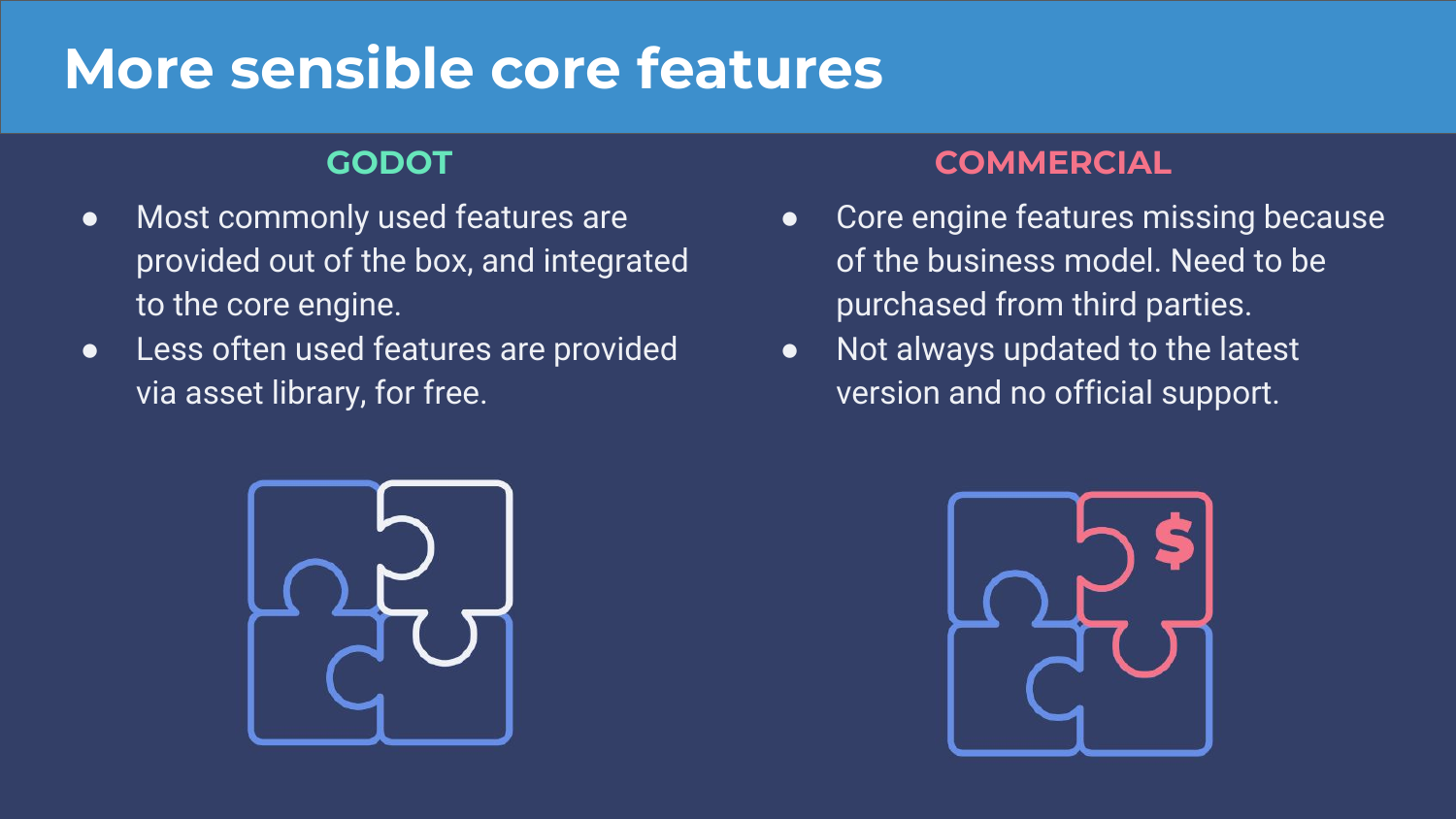## **Completely free, as if it was yours**

- Godot is developed under the very permissive MIT license.
- Use it as if it was your own in-house engine.
- Of course, no fees or revenue share.



- Free binary blob, pay to remove splash or change editor theme.
- Pay a high price for source code that few developers understand.
- Pay for a sizable % of your income.

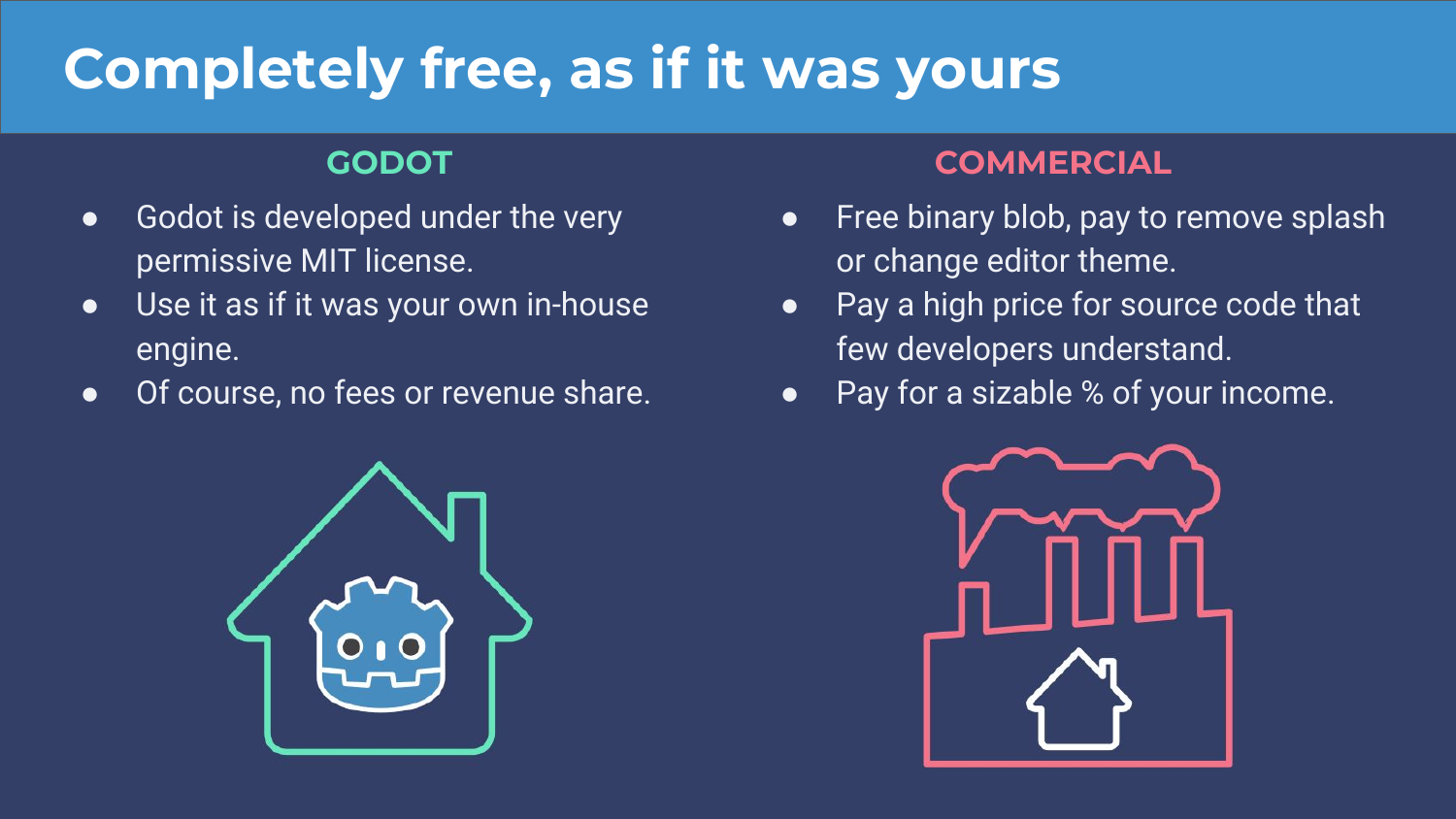## **Risk-free**

- Godot has more than 550 contributors and dozens of core developers.
- Once popular, open source projects live forever, and only keep getting better over time.



- Even widely popular technologies are discontinued or development stalled if they are not profitable or their market stops growing.
- Flash, XNA, Parse, etc.

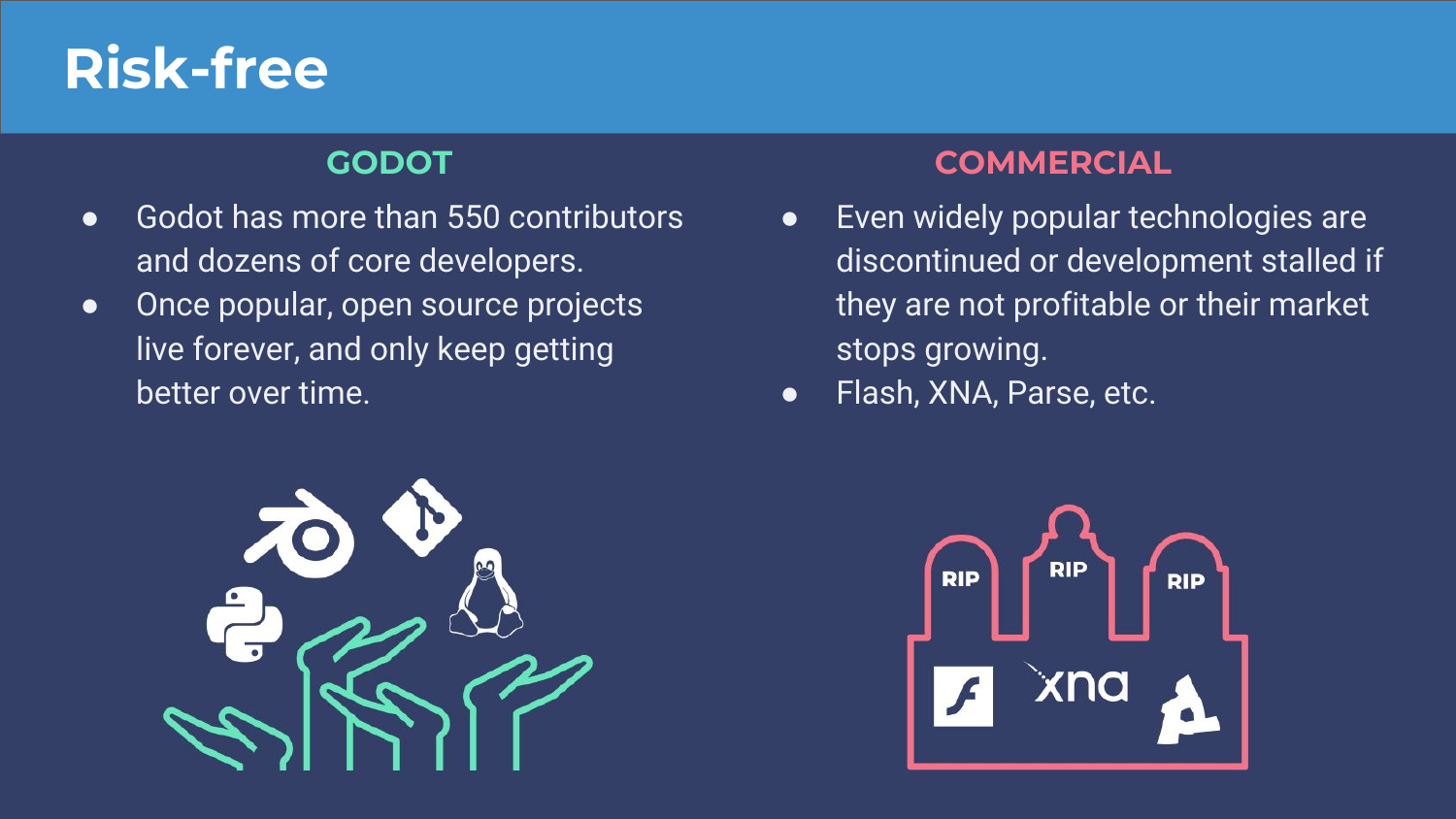## **No strings attached**

- Godot users and developers all benefit equally of each other's contributions.
- We want to focus on making great games, so let's solve our technology needs together.



- The profit of a company making technology is more important than your game.
- No consensus exists, engine direction is dictated behind closed doors.